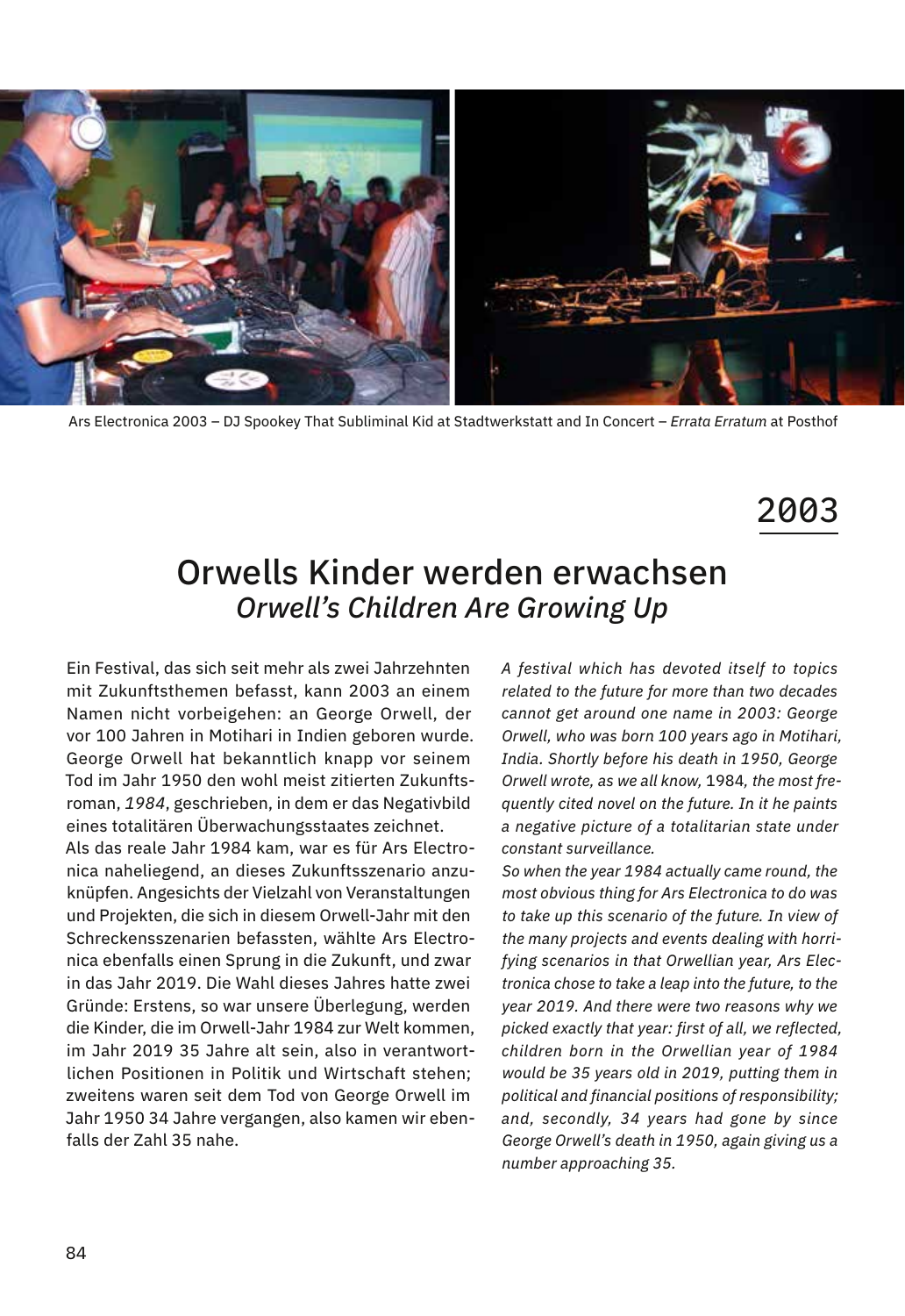

Ars Electronica 2003 – Otomo Yoshihide: *Principles of Indeterminism / # dominant*

## 2003

Soweit zur Geschichte. Ars Electronica, mit ihrer Gründung im Jahr 1979 wohl das traditionsreichste Medienfestival der Welt, kann im Jahr 2003 bereits wiederum an das historische Jahr 1984 anknüpfen: denn die Kinder, die im Orwell-Jahr 1984 geboren wurden, werden 2003, also in diesem Jahr, 19 Jahre alt. Orwells Kinder werden erwachsen. Wie sieht also jene Generation aus, die 1984 geboren worden ist? Eine Studie über das Leben im Informationszeitalter (Forschungsinstitut der British American Tabacco) spricht von "Generation @". Die 13. Shell-Jugendstudie sieht die Welt der heutigen Kinder und Jugendlichen gekennzeichnet durch einen zunehmend rascher werdenden Wandel der Familienformen, durch kleinere Familien, geringe Verbindung zwischen der Welt der Kinder und der Arbeitswelt der Eltern, vor allem aber durch eine Allgegenwart den Medien. Die Kinder sind von einer umfassenden Medienwelt umgeben. Die Imagination der Medienwelt tritt in Konkurrenz zur Realwelt.

Orwells Kinder leben heute weniger in der Familien-Szene, sondern in selbst geschaffenen Szenen, wie in der Musikszene, in der Sportszene, in der Sub-

*So much for the past. In 2003, Ars Electronica, which was founded in 1979 and is without a doubt the media festival with the richest tradition in the world, has again succeeded in taking up the historic year of 1984: for the children born in the Orwellian year of 1984 are turning nineteen this year. Orwell's children are growing up. So what is this generation, born in 1984, like? A study on life in the information age (by the research institute of British-American Tobacco) talks about the "generation @". The 13th Shell Youth Study sees the world of today's children and young people as being marked by ever more rapidly changing family constellations, by smaller families, and frailer ties between the worlds of children and the working lives of parents, but above all by the ubiquity of the media. Children are surrounded by an all-encompassing media world. And the imagination of this media world has entered into competition with the real world.*

*Today it is no longer common for Orwell's children to live within a family scene, but within*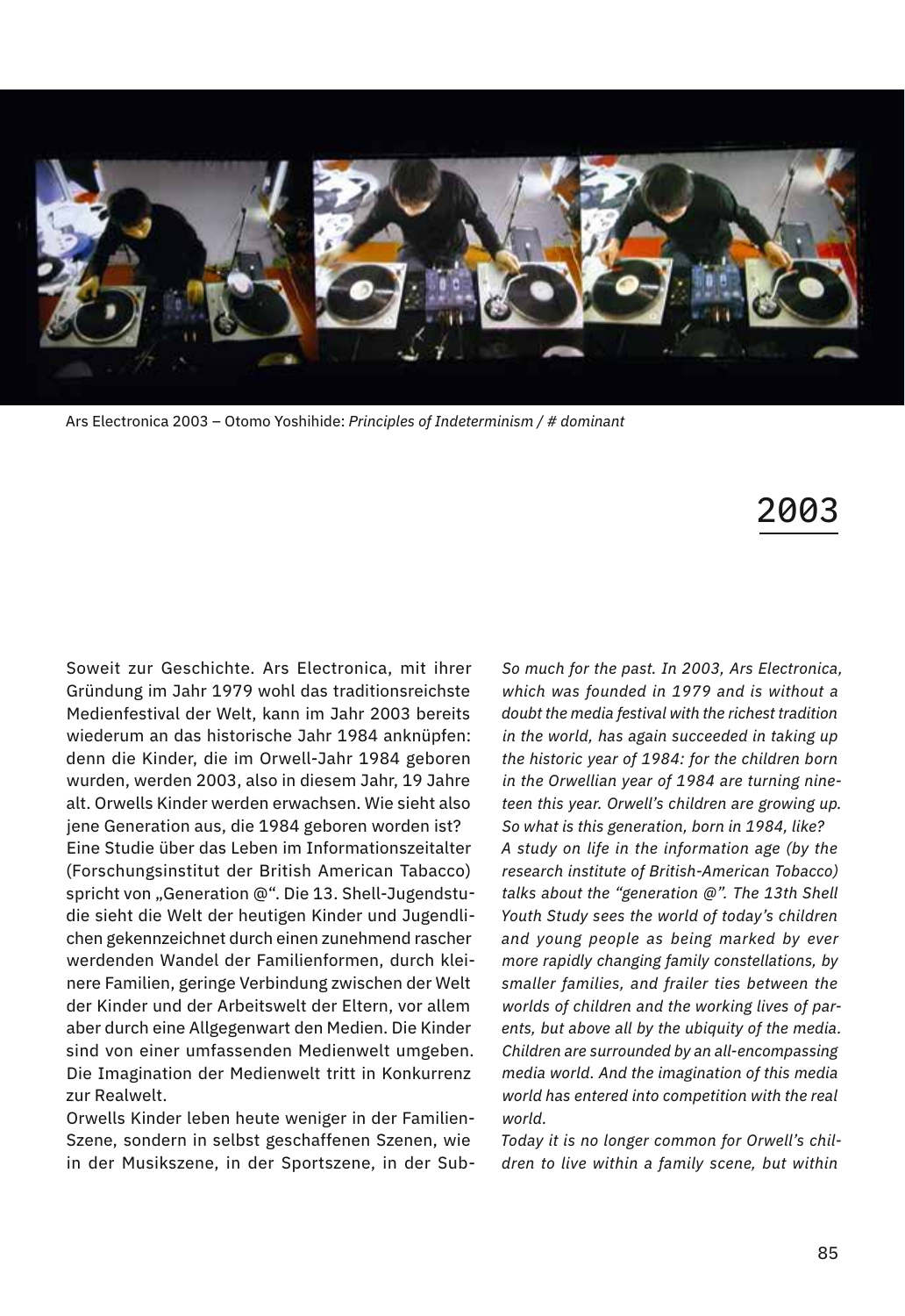

Ars Electronica 2003 – Dennis Russell Davies, Maki Namekawa (visuals: Martin Wattenberg) *Principles of Indeterminism / metamorph #2*

kultur, in der Neuen-Medien-Szene und sich ständig neu generierenden Szenen. Nach einer Untersuchung des Wiener Institutes für Jugendkulturforschung und Kulturvermittlung zählen quer durch die Szenen Spaß, Vertrauen, Verlässlichkeit. Darüber hinaus sind Freundschaft, Partnerschaft, Familienleben und Eigenverantwortung vorrangig. Im Technologiebereich steht nach wie vor Fernsehen an erster Stelle, allerdings eingebettet in Hi-Fi, PC, Handy, Internet, Sampling, Networking. Die Orwell-Kinder sind zu einer Netz-Generation geworden.

Das Kennzeichen Globalität ermöglicht durch den Tod der Entfernung die zunehmend punktgenaue Erreichbarkeit jedes Punktes auf dem Globus der industrialisierten Welt. Im Gegenzug wird immer stär*scenes created by them, such as a music scene, sports scene, subculture, new media scene, or new scenes that are constantly being generated. According to a study by the Vienna Institute for Youth Culture Research and Cultural Mediation, throughout these scenes it is fun, trust and reliability that count. Other priorities are friendship, partnership, family life and taking responsibility for oneself and one's actions. With regards to technology, television still comes first, though in combination with a hi-fi, PC, mobile phone, the Internet, sampling and networking. Orwell's children have become a net generation.*

*By eliminating distances, globality makes it possible to reach every point on the globe of the*